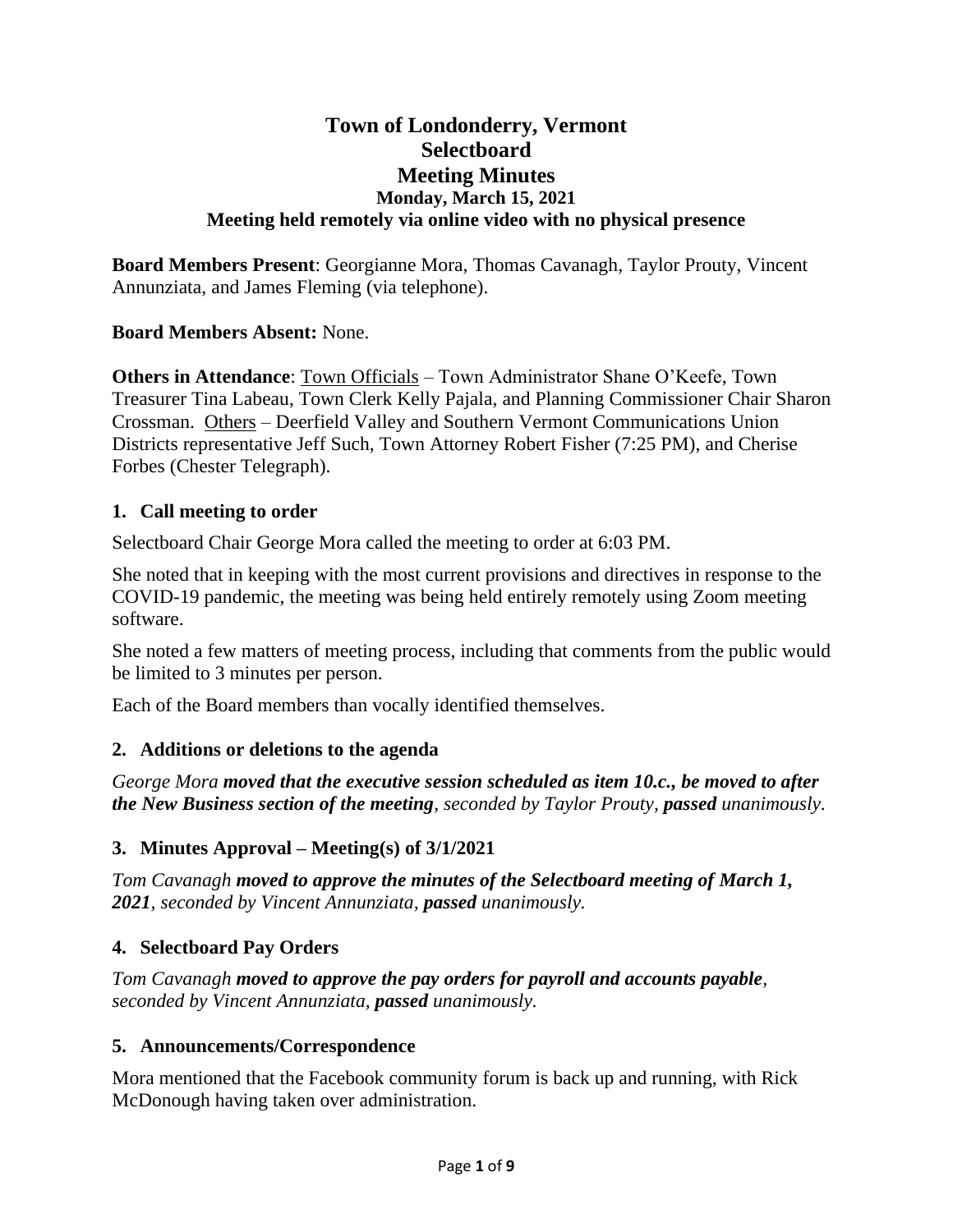Mora stated that she will not be seeking another term on the Selectboard, primarily due to work conflicts. She said that serving on the Board has been rewarding but that she must step away at this point, but may run again in the future. Prouty said that he appreciates her professionalism and all she has done for the Town, and he hopes that others will step up.

O'Keefe noted that he was informed that Katherine Stone has resigned from her position on the Conservation Commission, which he noted expires in May anyway. And he reminded the Board that there are still vacancies on the Energy Committee, Development Review Board and Planning Commission, which are being advertised.

He noted that the mediation on the Contos tax sale case was scheduled for the following day and that he. Mora and Cavanagh would be involved with that in addition to Town Attorney Bob Fisher and the attorney assigned by VLCT.

O'Keefe noted correspondence included in the Board's meeting packet was as follows:

- Emails back and forth between Vermont State Police Barracks Commander Anthony French and him, where French indicated that the VSP will not be able to provide contracted services in the coming year, and O'Keefe let him know that the Town is hoping to contract with the Windham County Sheriff's Office subject to Town Meeting approval.
- The final Town audit for fiscal year 2020, which he noted was not added to the agenda as it was essentially the same as the draft reviewed by the Board back in October.

Kelly Pajala noted that there was a vacancy on the Parks Board that needed advertising as Nadine Van Houten has stepped down.

## **6. Visitors and Concerned Citizens**

None.

## **7. Town Officials Business**

## **a. Emergency Management Director – COVID-19 response updates**

Mora noted that she had heard from Emergency Management Director Kevin Beattie that there were no updates at this time.

### **b. Deerfield Valley CUD & Southern Vermont CUD Representatives – Periodic Update**

Jeff Such, the Town's representative to the Southern Vermont Communications Union District (SVCUD), and alternate representative to the Deerfield Valley Communications Union District (DVCUD), gave an update to the Board on the activities of each of the Districts. He noted that he is now the chair of the SVCUD.

He noted that with the recent passing of the federal stimulus package there may be funds for broadband infrastructure buildout, accessibility and education connectivity, but it is uncertain how it applies to the CUDs.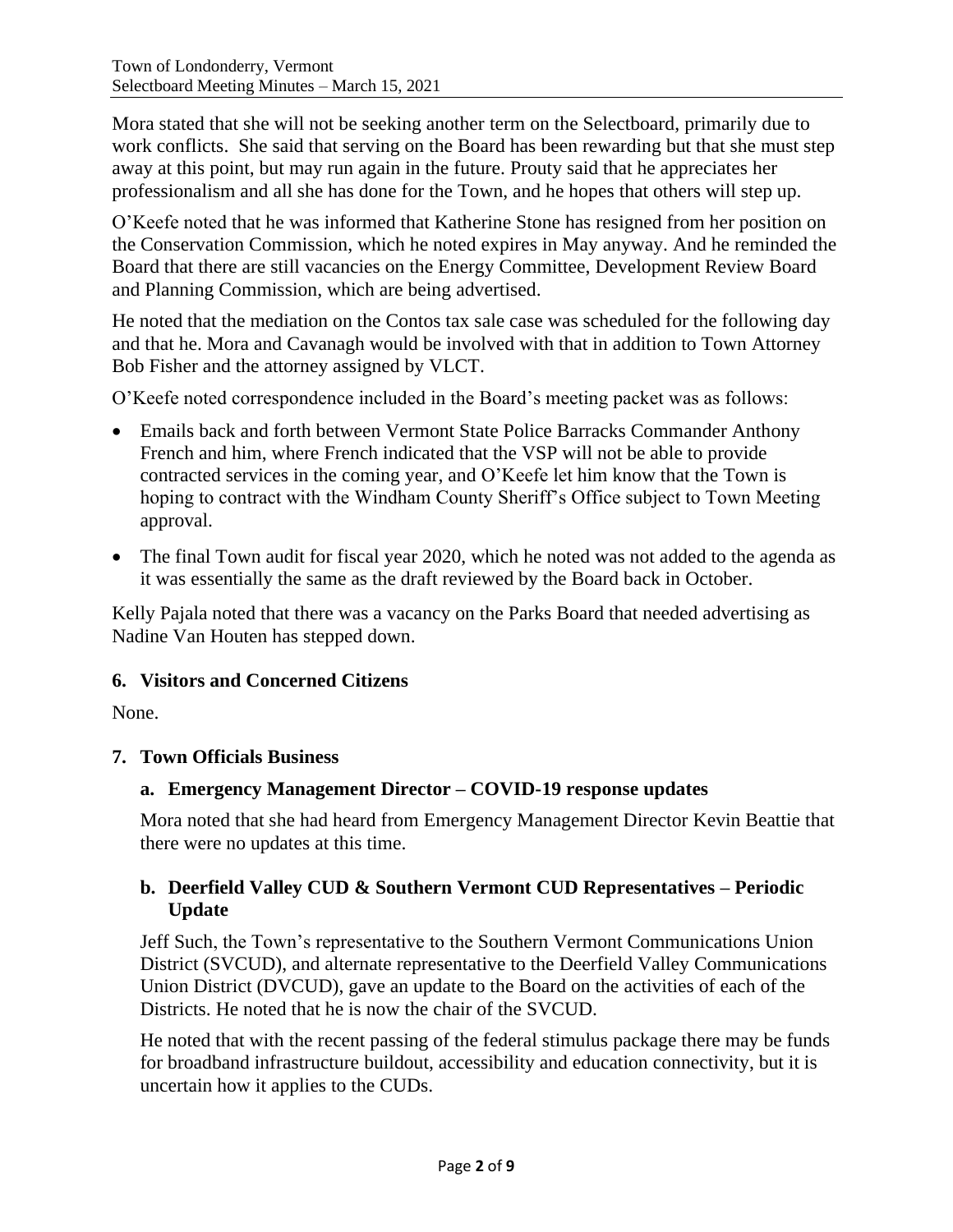The DVCUD is nearing submission phase of the Request for Proposals process to attract a private sector partner to design and buildout the fiber network to all 21 towns in the CUD, including Londonderry.

He spoke to the issues with Bennington County and its future for buildout. He reported that, absent federal or State funds coming to the area for this effort, it will be difficult to provide broadband service to those in the community without existing broadband service anytime soon. Specific to Londonderry, he stated that the town is near the end of the buildout line due to geography and the fact that community is relatively well-served with broadband as defined by the FCC.

To help address this, an informal working group with fellow mountain towns has been established, he reported, to supplement the work of the CUDs and work with the CUDs on prioritization. And like Londonderry, Winhall has decided to join both CUDs, he said, and Weston is also considering this. The group will look to fill in the gaps to address broadband needs, and as the CUDs are dedicated to fiber buildout, the group is considering other new and emerging technologies,

He reported that only 13% of households have had their broadband connectivity addressed since the beginning of the COVID-19 pandemic.

There was further discussion about the working group as being advantageous to Londonderry and surrounding towns, and all involved have a goal of establishing solid "future-proof" internet. He reported that there are bills in the legislature that could be helpful to the efforts.

## **c. Planning Commission – Monthly update**

Sharon Crossman stated that the  $3<sup>rd</sup>$  and final One Londonderry session with the Vermont Council of Rural Development (VCRD) would be held the following evening, primarily to form community groups to address issues brought up at the previous meeting. She described future efforts of the groups to be formed. Crossman added that there are many openings in working groups and other activities for One Londonderry effort, and they are an open door for new faces and voices. Pajala asked if the working groups are being formed as part of Town Government or groups apart from government, to which Crossman responded they would be community volunteer groups. Mora noted that VCRD would be conferring with the Vermont League of Cities and Towns (VLCT) about the structure of the working groups moving forward, and Crossman noted that she had received a written note from VLCT on the question posed by Pajala, and the matter is expected to be discussed further the following evening. It's important, she noted, that there be clarity and that, while not yet decided, groups would neither be part of a Town board nor have too many Town board members in the groups. Crossman stated that she'd distribute the VLCT opinion on the matter.

She mentioned that a meeting had taken place with engineer Chris Cole with regard to efforts to restore the Town Hall with funds authorized at the previous Board meeting, and she clarified that the \$10,000 of unused funds from the Preservation Trust of Vermont must be spent by August 1, 2021. She expects preliminary steps to take place in March and April, followed by construction in May through July, and into August if needed.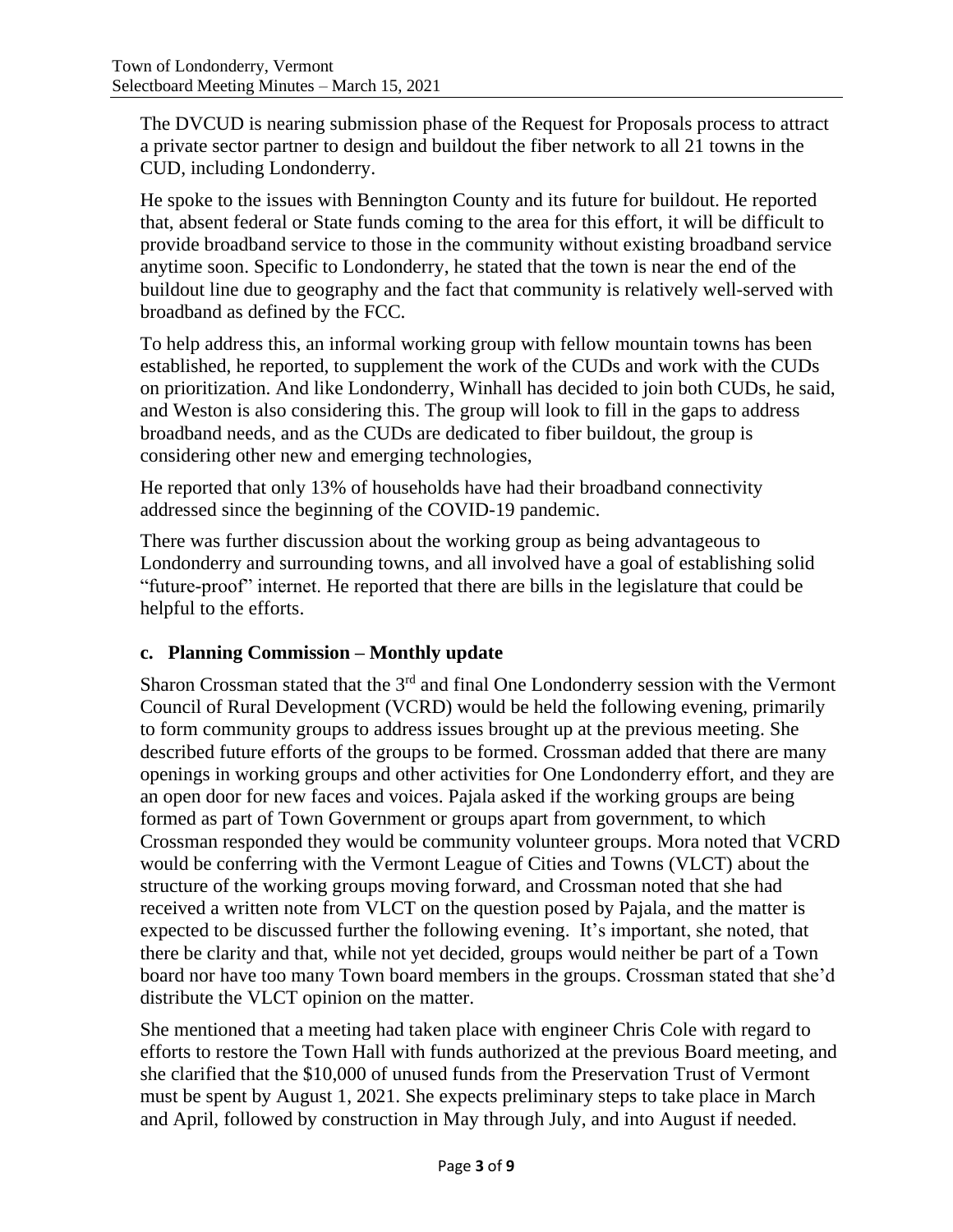Work scheduled would be a combination of needs, with priorities being to protect the building and life safety issues.

Regarding the North Village master plan, funded through a Municipal Planning Grant, she reported that O'Keefe is working on the Request for Proposals and she hopes to be interviewing consultants in the next month or so.

Closeout efforts for the previous Municipal Planning Grant, for the proposed new Zoning Bylaw, is in process, she reported. And noted that the Commission is still waiting on the final draft from the consultant, which will then undergo public comment, legal review by the Town Attorney, followed by public hearings. She noted that it is still months until that will be wrapped up.

Crossman noted that the wastewater/water supply study is ongoing and expects there to be another project meeting with the consultant in the next few weeks.

She spoke of Dwight Johnson not seeking reappointment to the Commission due to some community efforts to which he is devoted, which will result in a vacancy needing to be filled. She said that there may be another vacancy coming up as well.

# **d. Town Treasurer – Year-to-date budget review**

Tina Labeau noted that the Town budget is on-track barring unforeseen circumstances, except for salt and backhoe repairs. She mentioned that a lot of delinquent tax revenue has been received in the past few weeks.

Following up on the last meeting and the discussion about the salt budget, Mora confirmed with Labeau that what we have budget for next year will be sufficient provided the supplier submits invoices before the end of the fiscal year. Labeau noted that invoices have come in and there are no more deliveries scheduled for the year.

## **e. Delinquent Tax Collector – Discuss upcoming Tax Sale & appoint Town representative**

The Board reviewed the list of 11 properties scheduled for tax sale on April 22, 2021, and Labeau noted that one of them had dropped off the list that day. She added that the sale would be held at the Town Office and could be held outside in the parking lot depending on attendance, and hopefully a number of sales will drop off the list before then. The need to appoint someone to bid on behalf of the Town was discussed, and Jim Fleming volunteered to handle this responsibility.

O'Keefe cautioned that the Town should not bid on any property with the potential to contain hazardous materials, as the Town does not want to inherit a cleanup responsibility. Pajala raised whether the Town can avoid ownership if no one else bids on a property, and suggested this should be clarified before the sale.

## *George Mora moved to appoint Jim Fleming as the Town's representative for the upcoming delinquent tax sale on April 22nd at 10:00 AM, seconded by Tom Cavanagh, passed unanimously.*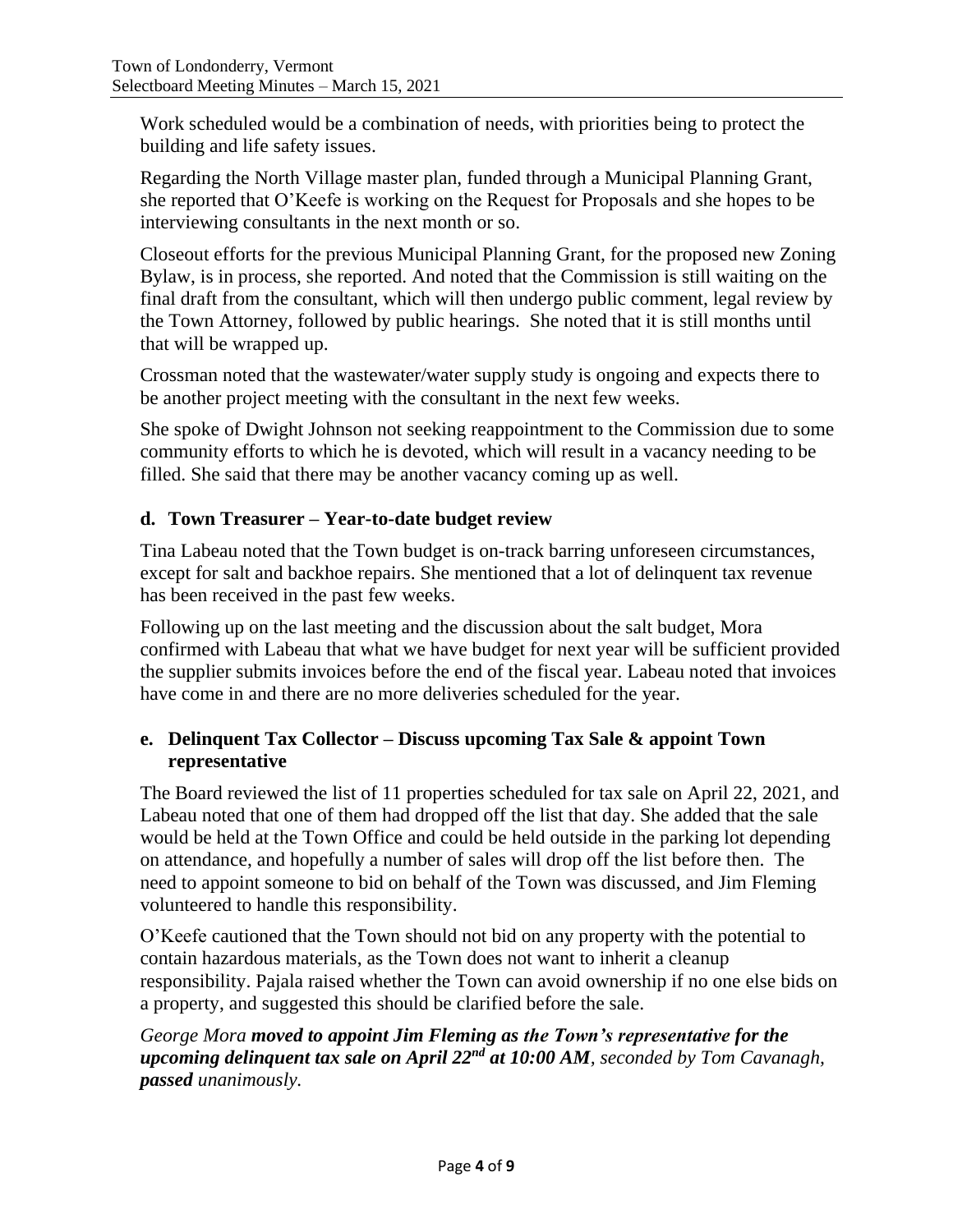### **f. Acknowledgement of extension of terms of Town officials & officers [Act 1(H.48) of 2021]**

O'Keefe suggested adding this matter for the record as local officer appointments are usually made at the second meeting of March each year, and the postponed Town Meeting has altered the schedule.

*Taylor Prouty moved to acknowledge that, due to the rescheduling of the annual Town Meeting to May 1, 2021, and as provided for under State Legislative Act 1 of 2021, all elected Town officers shall serve their terms until the Town Meeting elections, and furthermore all appointed officials shall retain their appointments until the Selectboard meets following the Town Meeting, seconded by Vincent Annunziata, passed unanimously.*

Crossman inquired whether there would be a candidates night this year, and Mora mentioned it would have to be a remotely held meeting but there has been very little interest in this in the past few years. Cavanagh suggested announcing the vacancies on the Facebook community forum, and it generally agreed that candidates could then make statements on the forum their own.

Cavanagh announced that he would be running again for the Selectboard.

### **8. Transfer Station/Solid Waste Management**

#### **a. Updates**

Cavanagh noted that the backhoe repair has been made at a cost of \$4,251.71.

#### **9. Roads and Bridges**

#### **a. Updates**

Prouty said that there was nothing to report due to the break in the weather. Mora noted that the Road Crew was putting down quite a bit of gravel on West River Street to get ahead of mud season as the road has taken a beating this year. Prouty mentioned that there would be other locations in need of gravel due to mud season.

### **b. Annual VTrans Certification of Compliance with Town Road & Bridge Standards and network Inventory**

This is an annual approval required by VTrans.

*Tom Cavanagh moved to approve the annual VTrans certification of Town Road and Bridge Standards and Network Inventory, seconded by Taylor Prouty, passed unanimously.*

## **c. Discuss VTrans FY2022 Structures Grant application**

O'Keefe note that this is the same project as applied for last year, and there is a better chance of its approval this year. He added that if the application is successful this project -- replacement of culvert #12 on Spring Hill Road at Eddy Brook -- would be constructed during the summer of 2022 under the FY2023 budget.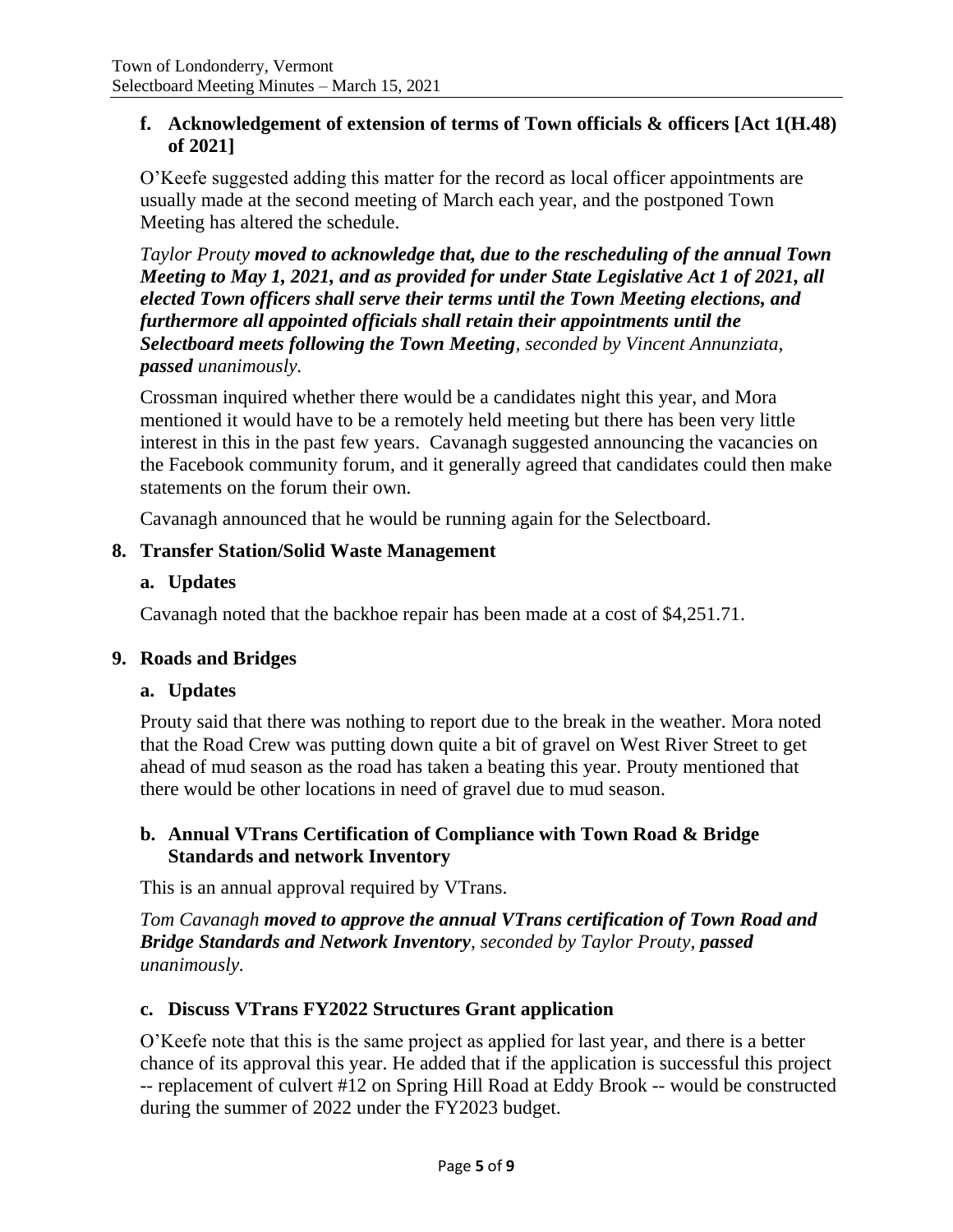*Taylor Prouty moved to authorize the Town Administrator to submit an application for funding under the VTrans Municipal Highway Grant program for replacement of culvert #12 on Spring Hill Road approve the annual VTrans certification of Town Road and Bridge Standards and Network Inventory, seconded by Tom Cavanagh, passed unanimously.*

## **d. Consider application(s) for excess vehicle weight permits [23 VSA 1400a]**

The Board reviewed overweight permit applications, and it was noted that the applicable fees were paid, and insurance certificates received.

*Taylor Prouty moved to approve the excess weight permits for Beacon Sales Acquisition, Fabian Earth Moving, Inc., St. Pierre, Inc., Connecticut Valley Trucking, Inc., and David Chaves Excavating, Inc., and authorize the Town Administrator to execute the permits on behalf of the Town, seconded by Tom Cavanagh, passed unanimously.*

There was some question about the application and insurance for Beacon Sales, and O'Keefe will request additional information before he issues the permit for that company.

### **10. Old Business**

## **a. Review proposed FY2022 Budget**

Labeau presented the proposed budget, noting that there haven't been changes from the previous version. The budget shows non-tax revenues of \$737,962 and expenses of \$2,082,259.84, resulting in the amount to be raised by taxes of \$1,344,298 before adding in appropriations and other expenses subject to Town Meeting approval, which represents a 1% tax increase. Budgeted expenses are down from the previous year, but once all appropriations and other voted expenses are added in taxes would be up by 2%.

O'Keefe raised the matter of funding the replenishment of the unassigned fund balance, which is needed for unforeseen circumstances, and suggested that it be discussed. He stated that the fund balance is recommended to be no less than the equivalent of two months of operating expenses and it is quite a bit less than that, and noted a \$280,000 shortfall. He suggested addressing this over a several year period by either budgeting a surplus or by including a Town Meeting article specifically raising the funds.

Labeau noted that the budget was gone over very closely this year and made expenditure cuts that normally would not be made, and that this is not the year to address this. Mora agreed that this is not a good year but mentioned that having this deficit leaves the Town in a dicey place, and suggested adding into the budget a small amount and including a separate article to give the Voters something to consider.

Labeau stated that it was her opinion that it was not fiscally responsible to address this this year. O'Keefe suggested there is never a good year to address a financial matter such as this and mentioned that one unforeseen circumstance could blow the budget. Labeau stated that the Town could borrow money if necessary.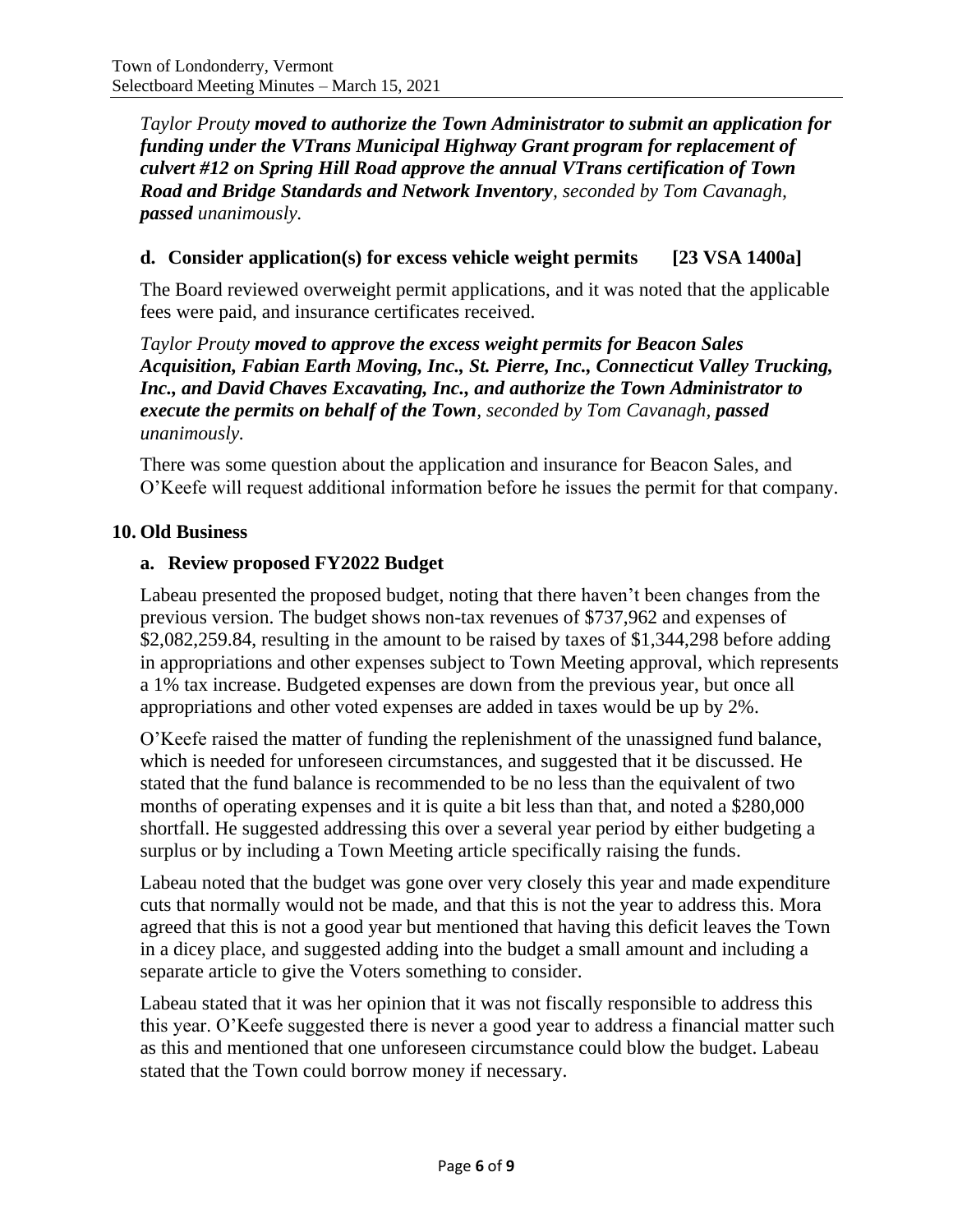Prouty suggested the possibility of including a Town Meeting article for consideration that at least brings awareness to the citizens even if voted down. Cavanagh, Annunziata and Fleming all agreed that this was not the year to address this, but there was general agreement for mentioning it at the Town Meeting so that people are aware. Mora stated that at the Town Meeting when she outlines the budget and the work done to meet the goal of keeping the budget low, she will bring awareness of this issue to the Voters.

O'Keefe noted that to the extent that we underspend this fiscal year and bring additional funds, we could have some impact on the unassigned fund balance. There was discussion about available reserve funds and borrowing capabilities, and the possibility of federal relief funding becoming available. O'Keefe noted that the Town can only borrow without Voter approval for highway expenses or for notes of less than a year.

It was agreed to keep the budget as presented.

*Tom Cavanagh moved to approve the proposed FY 2022 budget subject to Town Meeting approval, seconded by Vincent Annunziata, passed unanimously.*

## **b. Discuss annual Town Meeting & 2021 Town Meeting Warning [17 VSA 2641 & 2642]**

Mora spoke to the Board's previous decision to postpone the Town Meeting to May  $1<sup>st</sup>$  in the hope of preserving the traditional in-person meeting and floor vote, and noted that the alternative is an Australian ballot vote preceded by an informational meeting. She noted that the original conditions and justifications that lead to the rescheduling still stood, and she supported going forward with the floor voting to do Democracy together. All other Board members agreed with this sentiment.

Pajala noted that that day was the deadline for petitions and that none were received.

# *George Mora moved to proceed with the plan to hold a floor meeting for the 2021 Town Meeting on May 1st at Pingree Park, seconded by Tom Cavanagh, passed unanimously.*

Whether there would be rain date was discussed, and Pajala mentioned looking in to possibly getting an event tent for the Town Meeting, and Cavanagh mentioned some tents owned locally that could potentially be used. Pajala noted that the Town can be creative in its solutions for this.

The Board reviewed the latest draft of the Town Meeting warning, which included an article seeking approval of \$45,000 for a police services contract with the Windham County Sheriff's Office, and removes the article that sought to raise finds to install radar speed signs. Labeau confirmed that the appropriations add up to the proper amounts.

Annunziata raised the idea of voting for Town Officers to later in the meeting. Pajala clarified that until newly elected officers are sworn in they haven't started their term, so incumbents can remain to discuss Town Meeting matters.

*George Mora moved to approve the Warning as presented for the 2021 Town Meeting, seconded by Tom Cavanagh, passed unanimously.*

Cavanagh brought up issuing the Town Report early and Labeau said she'd try to make this happen. Logistics of signing the Warning was discussed.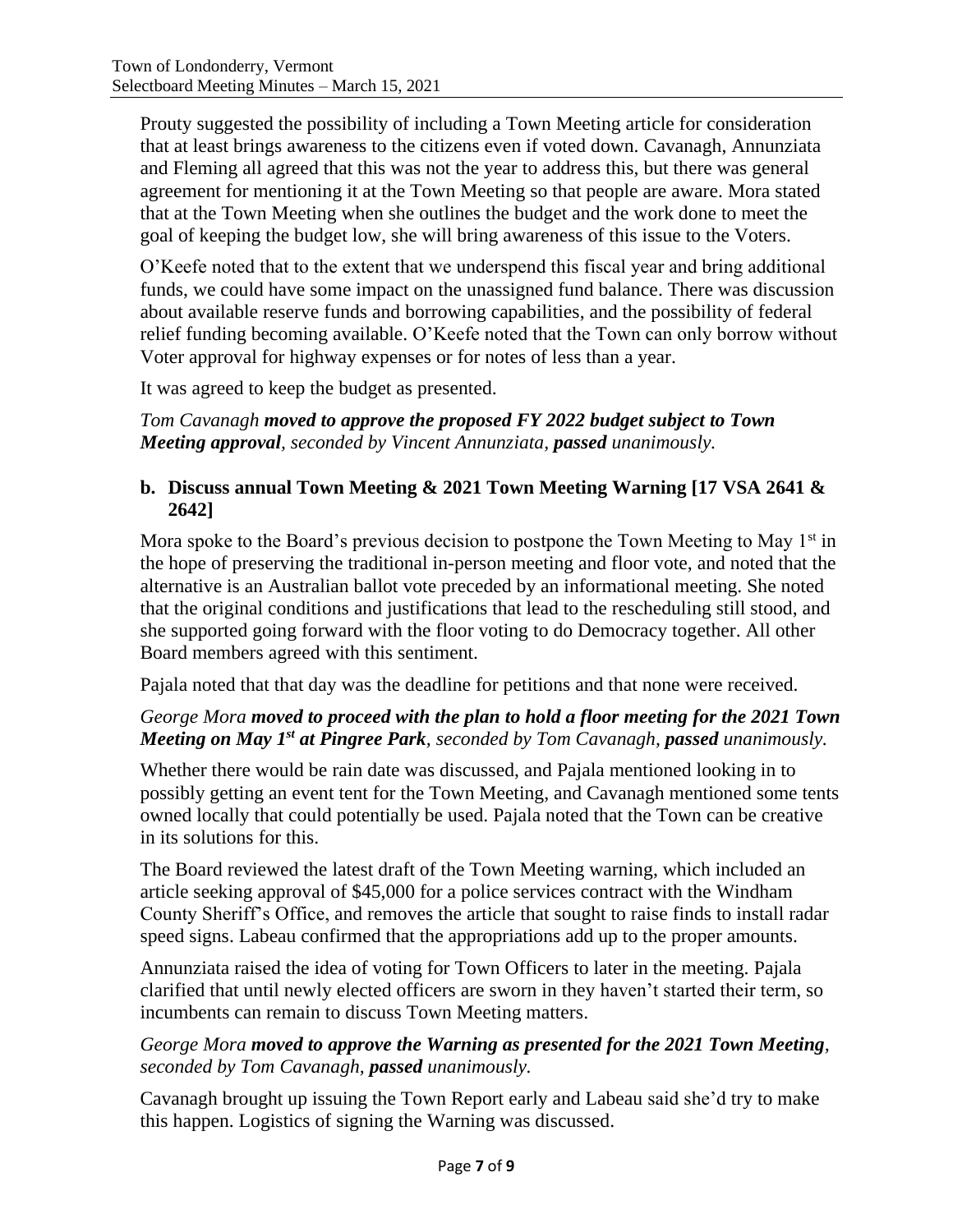### **c. Executive Session – Pending or probable civil litigation or a prosecution, to which the public body is or may be a party, per 1 V.S.A. 313 (a)(1)(E)**

This matter was addressed later in the meeting.

### **11. New Business**

### **a. Allow for Town employee use of Town Meeting Day holiday as a floating holiday**

Mora mentioned that this was discussed at the previous meeting, that the Road Crew could take a floating holiday. O'Keefe suggested that others who worked that day be included, and Pajala and Labeau stated that they didn't feel it applied to them.

*Taylor Prouty moved, due to the rescheduling of the annual Town Meeting this year, to waive the provision of the Town's Personnel Policy establishing Town Meeting Day as a paid holiday for the Road Crew and Town Administrator and instead provide these employees with a floating holiday to be used before June 30, 2021, seconded by Vincent Annunziata, passed unanimously.*

### **b. Planning Commission Board annual appointments**

The Board briefly discussed Planning Commission appointments, and reviewed an application submitted by Sharon Crossman. It was again noted that Commissioner Dwight Johnson would not be seeking reappointment.

*Vincent Annunziata moved to reappoint Sharon Crossman to the Planning Commission for a three-year term ending 3/31/2024, seconded by Tom Cavanagh, passed unanimously.*

## **c. 2nd Class Liquor License – O'Connor's Corner Store, LLC, DBA The Corner**

The Board reviewed and discussed this application for a liquor license.

*Vincent Annunziata moved to approve a 2nd Class Liquor License for O'Connor's Corner Store, LLC, doing business as The Corner, related to property located at 1 Main Street, seconded by Tom Cavanagh, passed unanimously.*

### **d. 2nd Class Liquor License – Michael & Tammy Clough, DBA Mike and Tammy's Main Street Deli/Market**

The Board reviewed and discussed this application for a liquor license.

*Jim Fleming moved to approve a 2nd Class Liquor License for Mike and Tammy Clough, doing business as Mike & Tammy's Main Street Deli/Market, related to property located at 2170 VT Route 11, seconded by Vincent Annunziata, passed unanimously.*